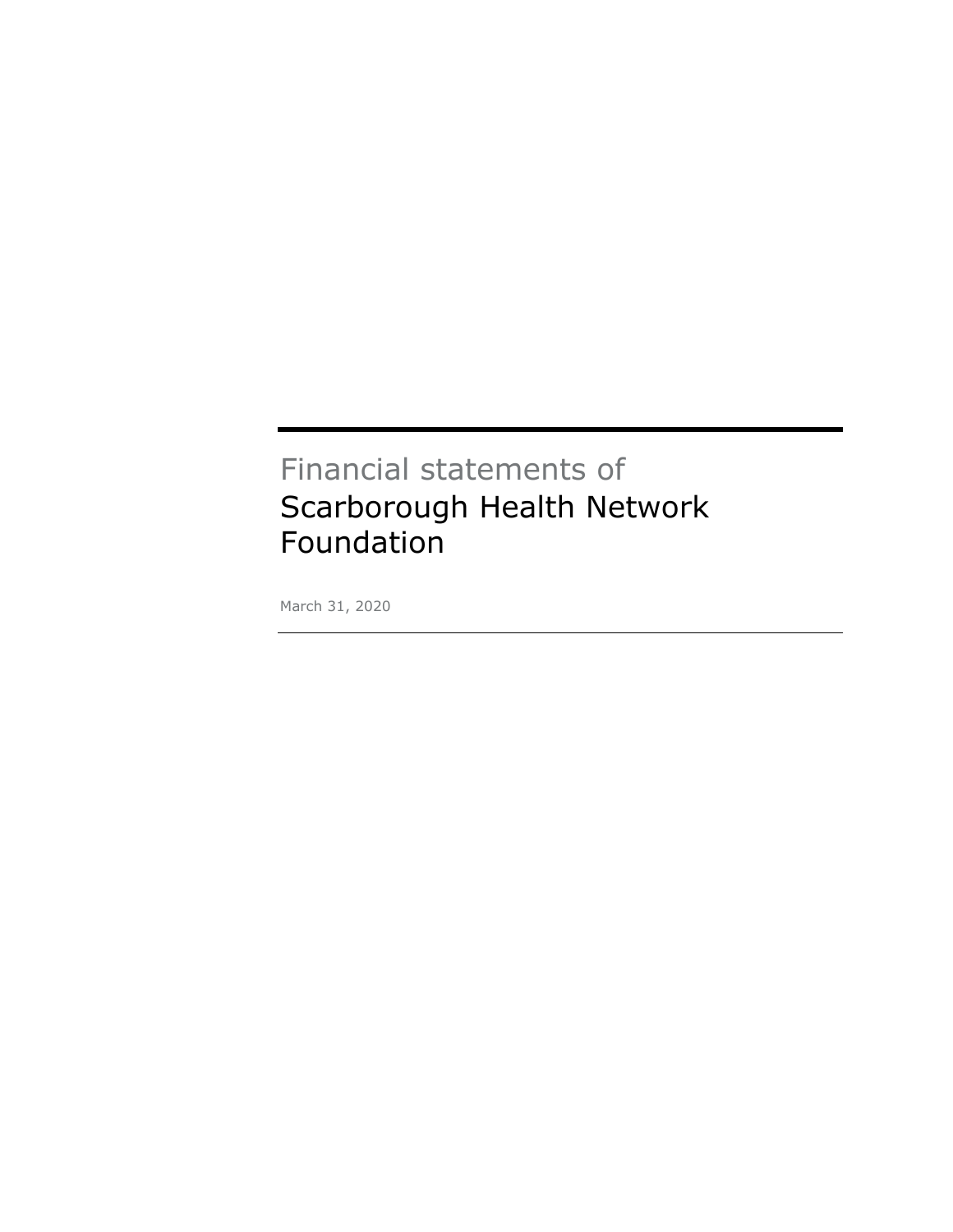| Independent Auditor's Report          | $1 - 2$  |
|---------------------------------------|----------|
| Statement of financial position       | 3        |
| Statement of revenue and expenses     | 4        |
| Statement of changes in fund balances | 5.       |
| Statement of cash flows               | 6        |
| Notes to the financial statements     | $7 - 12$ |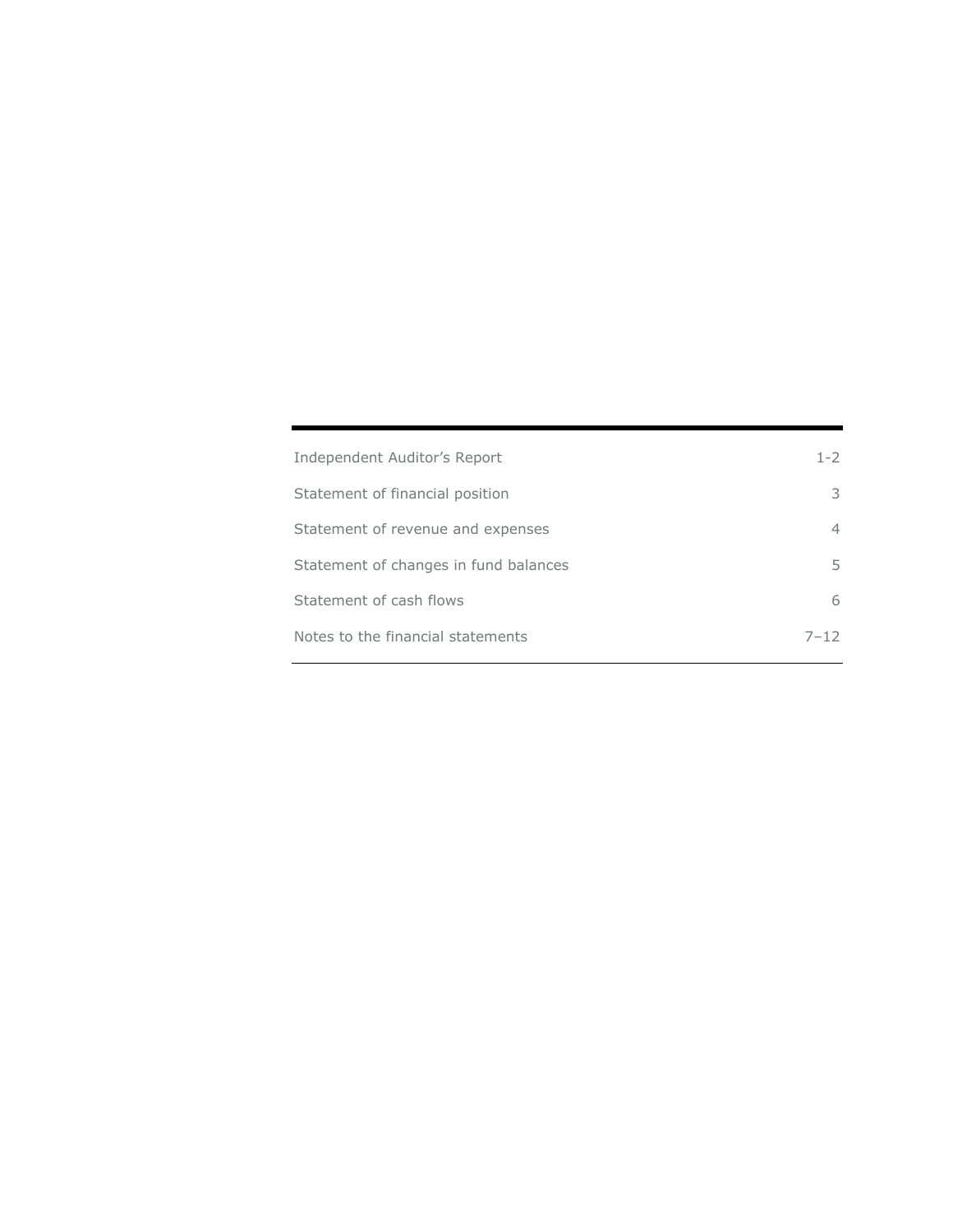# Deloitte.

Deloitte LLP 400 Applewood Crescent Suite 500 Vaughan ON L4K 0C3 Canada

Tel: 416-601-6150 Fax: 416-601-6151 www.deloitte.ca

# **Independent Auditor's Report**

To the Board of Directors of Scarborough Health Network Foundation

## **Opinion**

We have audited the financial statements of Scarborough Health Network Foundation (the "Foundation"), which comprise the statement of financial position as at March 31, 2020, and the statements of operations, changes in fund balances, and cash flows for the year then ended, and notes to the financial statements, including a summary of significant accounting policies (collectively referred to as the "financial statements").

In our opinion, the accompanying financial statements present fairly, in all material respects, the financial position of the Foundation as at March 31, 2020, and the results of its operations and its cash flows for the year then ended in accordance with Canadian accounting standards for not-for-profit organizations.

#### **Basis for Opinion**

We conducted our audit in accordance with Canadian generally accepted auditing standards ("Canadian GAAS"). Our responsibilities under those standards are further described in the *Auditor's Responsibilities for the Audit of the Financial Statements* section of our report. We are independent of the Foundation in accordance with the ethical requirements that are relevant to our audit of the financial statements in Canada, and we have fulfilled our other ethical responsibilities in accordance with these requirements. We believe that the audit evidence we have obtained is sufficient and appropriate to provide a basis for our opinion.

## **Responsibilities of Management and Those charged with governance for the Financial Statements**

Management is responsible for the preparation and fair presentation of the financial statements in accordance with Canadian accounting standards for not-for-profit organizations, and for such internal control as management determines is necessary to enable the preparation of financial statements that are free from material misstatement, whether due to fraud or error.

In preparing the financial statements, management is responsible for assessing the Foundation's ability to continue as a going concern, disclosing, as applicable, matters related to going concern and using the going concern basis of accounting unless management either intends to liquidate the Foundation or to cease operations, or has no realistic alternative but to do so.

Those charged with governance are responsible for overseeing the Foundation's financial reporting process.

#### **Auditor's Responsibilities for the Audit of the Financial Statements**

Our objectives are to obtain reasonable assurance about whether the financial statements as a whole are free from material misstatement, whether due to fraud or error, and to issue an auditor's report that includes our opinion. Reasonable assurance is a high level of assurance, but is not a guarantee that an audit conducted in accordance with Canadian GAAS will always detect a material misstatement when it exists. Misstatements can arise from fraud or error and are considered material if, individually or in the aggregate, they could reasonably be expected to influence the economic decisions of users taken on the basis of these financial statements.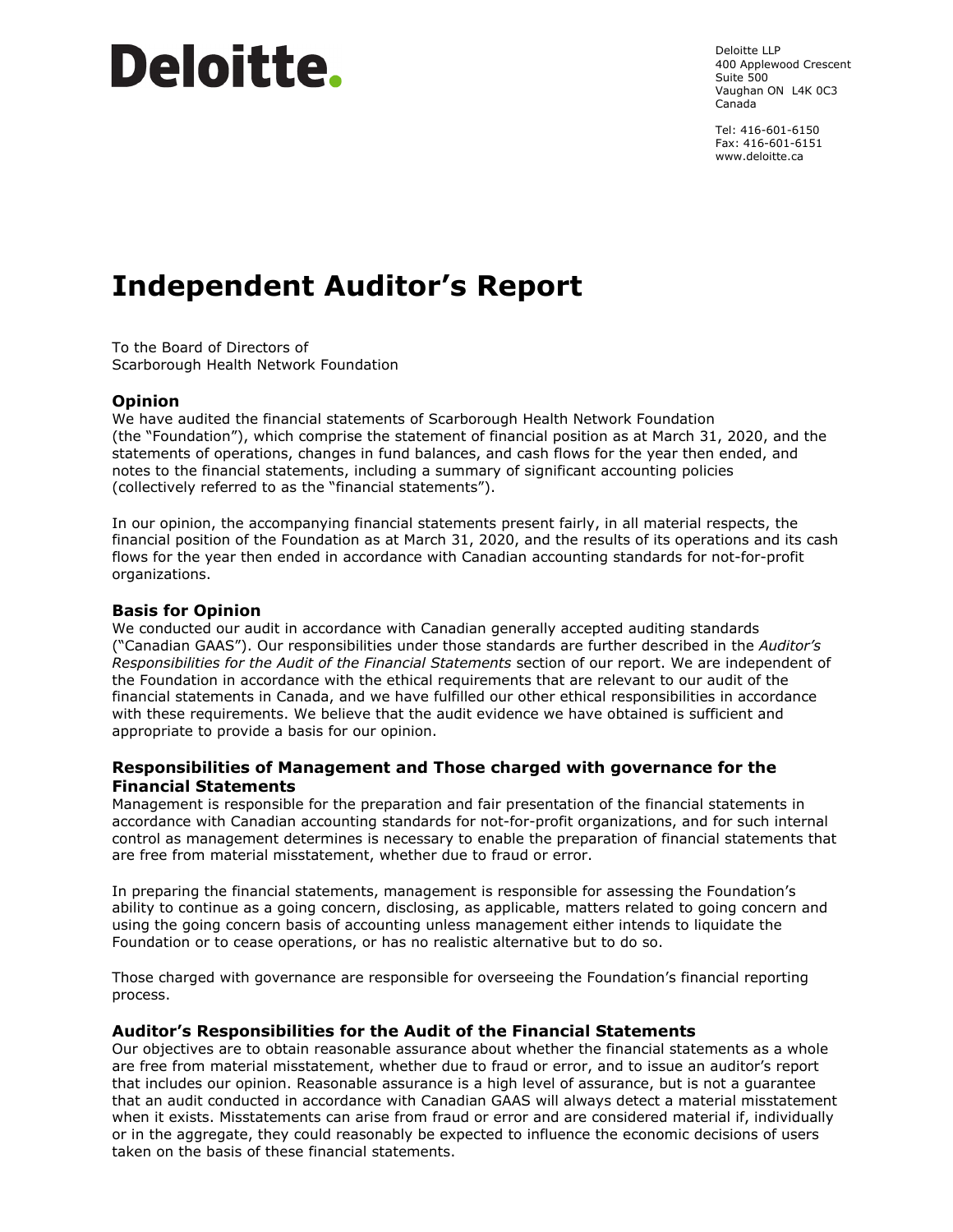As part of an audit in accordance with Canadian GAAS, we exercise professional judgment and maintain professional skepticism throughout the audit. We also:

- Identify and assess the risks of material misstatement of the financial statements, whether due to fraud or error, design and perform audit procedures responsive to those risks, and obtain audit evidence that is sufficient and appropriate to provide a basis for our opinion. The risk of not detecting a material misstatement resulting from fraud is higher than for one resulting from error, as fraud may involve collusion, forgery, intentional omissions, misrepresentations, or the override of internal control.
- Obtain an understanding of internal control relevant to the audit in order to design audit procedures that are appropriate in the circumstances, but not for the purpose of expressing an opinion on the effectiveness of the Foundation's internal control.
- Evaluate the appropriateness of accounting policies used and the reasonableness of accounting estimates and related disclosures made by management.
- Conclude on the appropriateness of management's use of the going concern basis of accounting and, based on the audit evidence obtained, whether a material uncertainty exists related to events or conditions that may cast significant doubt on the Foundation's ability to continue as a going concern. If we conclude that a material uncertainty exists, we are required to draw attention in our auditor's report to the related disclosures in the financial statements or, if such disclosures are inadequate, to modify our opinion. Our conclusions are based on the audit evidence obtained up to the date of our auditor's report. However, future events or conditions may cause the Foundation to cease to continue as a going concern.
- Evaluate the overall presentation, structure and content of the financial statements, including the disclosures, and whether the financial statements represent the underlying transactions and events in a manner that achieves fair presentation.

We communicate with those charged with governance regarding, among other matters, the planned scope and timing of the audit and significant audit findings, including any significant deficiencies in internal control that we identify during our audit.

eloitte LLP

Chartered Professional Accountants Licensed Public Accountants June 23, 2020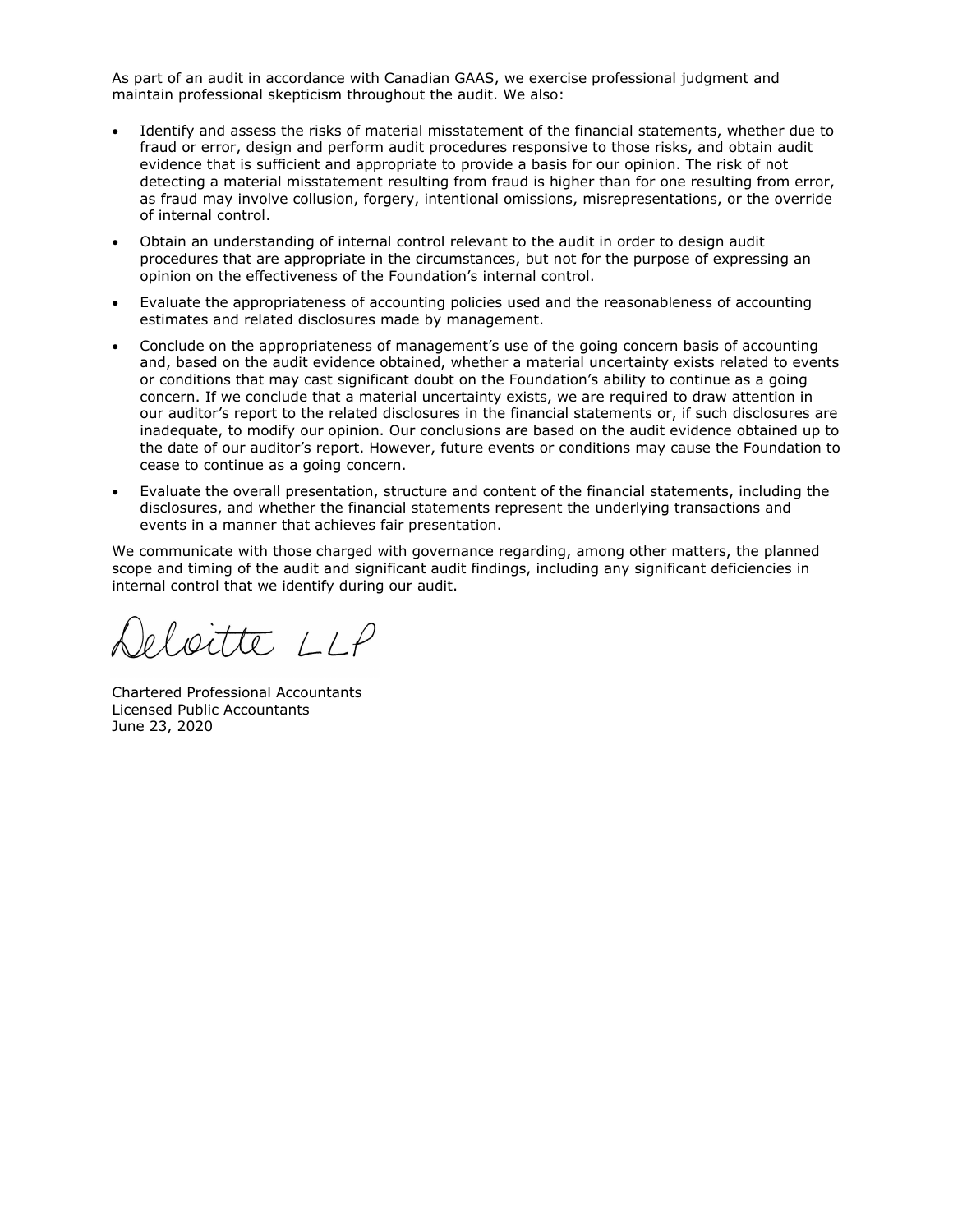**Statement of financial position** As at March 31, 2020

|                                          | Notes          | General<br>fund<br>\$ | <b>Restricted</b><br>fund<br>\$ | <b>Endowment</b><br>fund<br>\$ | 2020<br><b>Total</b><br>funds | General<br>fund<br>\$ | Restricted<br>fund<br>\$ | Endowment<br>fund<br>\$  | 2019<br>Total<br>funds<br>$\pmb{\$}$ |
|------------------------------------------|----------------|-----------------------|---------------------------------|--------------------------------|-------------------------------|-----------------------|--------------------------|--------------------------|--------------------------------------|
| <b>Assets</b>                            |                |                       |                                 |                                |                               |                       |                          |                          |                                      |
| Current assets                           |                |                       |                                 |                                |                               |                       |                          |                          |                                      |
| Cash                                     |                | 666,294               | 2,891,642                       |                                | 3,557,936                     | 36,292                | 852,664                  |                          | 888,956                              |
| Due from Scarborough Health Network      | 7              |                       |                                 |                                |                               | 745,482               |                          |                          | 745,482                              |
| Accounts receivable                      |                | 74,888                |                                 |                                | 74,888                        | 29,695                |                          |                          | 29,695                               |
| Prepaid expenses                         |                | 23,930                | 21,412                          |                                | 45,342                        | 13,061                |                          |                          | 13,061                               |
|                                          |                | 765,112               | 2,913,054                       | -                              | 3,678,166                     | 824,530               | 852,664                  | $\overline{\phantom{m}}$ | 1,677,194                            |
| Investments                              | $\overline{4}$ | $\qquad \qquad -$     | 6,334,431                       | 1,100,530                      | 7,434,961                     | 785,954               | 6,015,492                | 1,100,530                | 7,901,976                            |
| Charitable remainder trust receivable    | 5              | 700,926               |                                 |                                | 700,926                       | 956,867               |                          |                          | 956,867                              |
| Capital assets                           | 3              | 111,916               |                                 |                                | 111,916                       | 72,242                |                          |                          | 72,242                               |
|                                          |                | 1,577,954             | 9,247,485                       | 1,100,530                      | 11,925,969                    | 2,639,593             | 6,868,156                | 1,100,530                | 10,608,279                           |
| <b>Liabilities</b>                       |                |                       |                                 |                                |                               |                       |                          |                          |                                      |
| <b>Current liabilities</b>               |                |                       |                                 |                                |                               |                       |                          |                          |                                      |
| Due to Scarborough Health Network        | $\overline{7}$ | 60,064                |                                 |                                | 60,064                        | 720,039               |                          |                          | 720,039                              |
| Accounts payable and accrued liabilities |                | 436,265               |                                 |                                | 436,265                       | 376,976               |                          |                          | 376,976                              |
| Deferred revenue                         |                |                       | 52,080                          |                                | 52,080                        |                       | 10,225                   |                          | 10,225                               |
|                                          |                | 496,329               | 52,080                          | $\qquad \qquad -$              | 548,409                       | 1,097,015             | 10,225                   | $\qquad \qquad -$        | 1,107,240                            |
| <b>Fund balances</b>                     |                |                       |                                 |                                |                               |                       |                          |                          |                                      |
| <b>General Fund</b>                      |                |                       |                                 |                                |                               |                       |                          |                          |                                      |
| Unrestricted                             |                | 969,709               |                                 |                                | 969,709                       | 1,470,336             |                          |                          | 1,470,336                            |
| Invested in capital assets               |                | 111,916               | -                               | $\qquad \qquad -$              | 111,916                       | 72,242                |                          |                          | 72,242                               |
|                                          |                | 1,081,625             | $\qquad \qquad -$               | -                              | 1,081,625                     | 1,542,578             | $\overline{\phantom{0}}$ | $\overline{\phantom{0}}$ | 1,542,578                            |
| <b>Restricted Fund</b>                   |                | $\qquad \qquad$       | 9,195,405                       | $\qquad \qquad$                | 9,195,405                     | $\qquad \qquad$       | 6,857,931                | $\overline{\phantom{m}}$ | 6,857,931                            |
| <b>Endowment Fund</b>                    |                |                       | —                               | 1,100,530                      | 1,100,530                     |                       |                          | 1,100,530                | 1,100,530                            |
|                                          |                | 1,081,625             | 9,195,405                       | 1,100,530                      | 11,377,560                    | 1,542,578             | 6,857,931                | 1,100,530                | 9,501,039                            |
|                                          |                | 1,577,954             | 9,247,485                       | 1,100,530                      | 11,925,969                    | 2,639,593             | 6,868,156                | 1,100,530                | 10,608,279                           |

Acthur Heinman Director Director Paul Tomi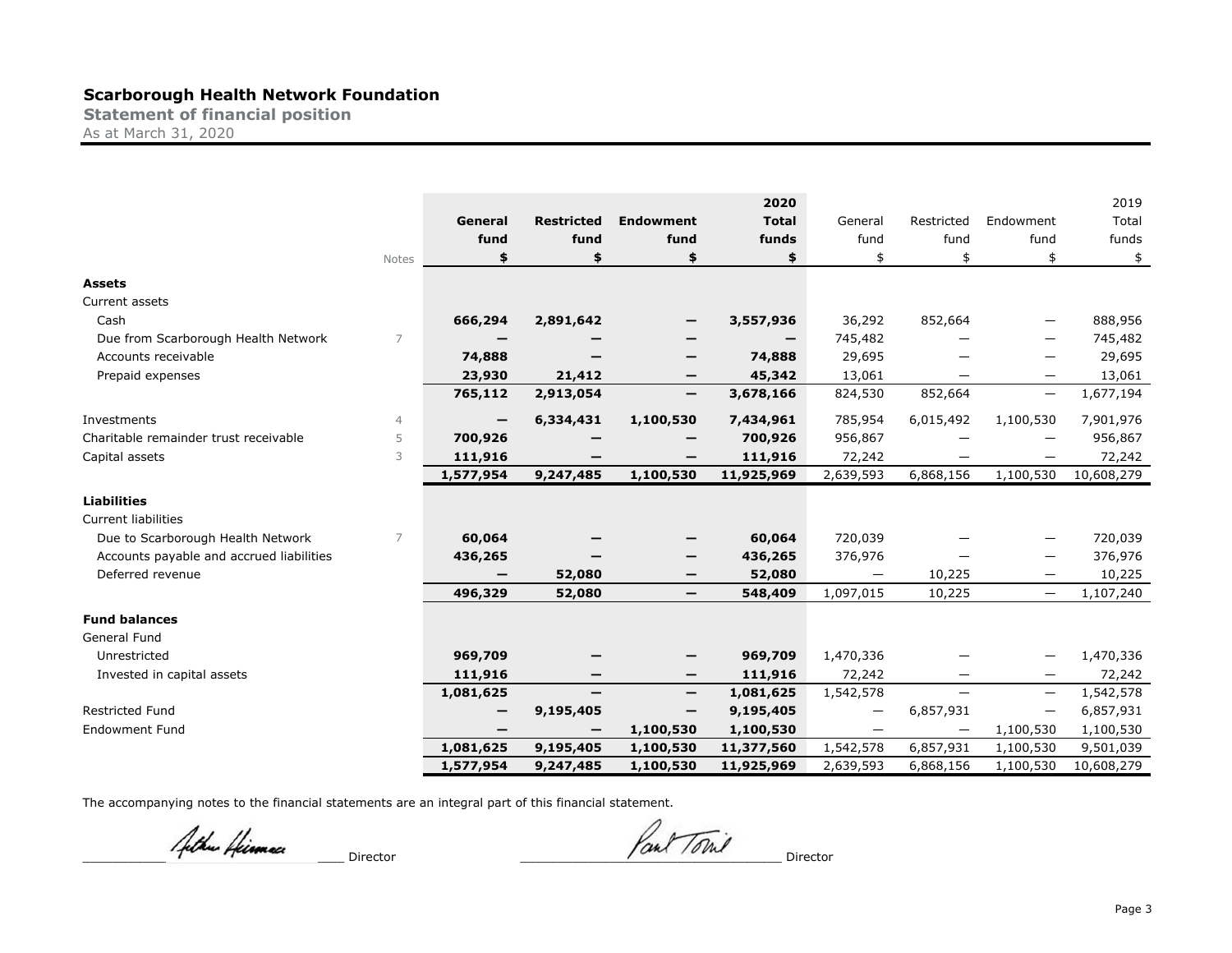**Statement of revenue and expenses** Year ended March 31, 2020

|                                              | Notes          | General<br>fund<br>\$ | <b>Restricted</b><br>fund<br>\$ | Endowment<br>fund<br>\$  | 2020<br><b>Total</b><br>funds<br>\$ | General<br>fund<br>\$ | Restricted<br>fund<br>\$ | Endowment<br>fund<br>\$  | 2019<br>Total<br>funds<br>\$ |
|----------------------------------------------|----------------|-----------------------|---------------------------------|--------------------------|-------------------------------------|-----------------------|--------------------------|--------------------------|------------------------------|
| Revenue                                      |                |                       |                                 |                          |                                     |                       |                          |                          |                              |
| Fundraising                                  |                |                       |                                 |                          |                                     |                       |                          |                          |                              |
| Annual programs                              |                | 893,671               | 247,646                         | $\qquad \qquad$          | 1,141,317                           | 856,106               | 175,598                  | 530                      | 1,032,234                    |
| Community development                        |                | 111,243               | 929,926                         | $\qquad \qquad$          | 1,041,169                           | 242,963               | 1,203,113                | $\overline{\phantom{0}}$ | 1,446,076                    |
| Gift planning                                |                | 794,040               | 6,207,447                       | $\qquad \qquad$          | 7,001,487                           | 494,928               | 3,958,212                | $\overline{\phantom{0}}$ | 4,453,140                    |
| Total fundraising                            |                | 1,798,954             | 7,385,019                       | $\qquad \qquad -$        | 9,183,973                           | 1,593,997             | 5,336,923                | 530                      | 6,931,450                    |
|                                              |                |                       |                                 |                          |                                     |                       |                          |                          |                              |
| Parking operations                           | $\overline{7}$ |                       |                                 |                          |                                     | 5,598,050             |                          |                          | 5,598,050                    |
| Investment (loss) income, net                | 9              | (565, 988)            | 29,824                          |                          | (536, 164)                          | 114,878               | 28,064                   |                          | 142,942                      |
|                                              |                | 1,232,966             | 7,414,843                       | $\qquad \qquad -$        | 8,647,809                           | 7,306,925             | 5,364,987                | 530                      | 12,672,442                   |
|                                              |                |                       |                                 |                          |                                     |                       |                          |                          |                              |
| <b>Expenses</b>                              |                |                       |                                 |                          |                                     |                       |                          |                          |                              |
| Fundraising programs                         |                | 471,845               | 485,050                         | $\overline{\phantom{m}}$ | 956,895                             | 604,978               | 553,154                  | $\overline{\phantom{0}}$ | 1,158,132                    |
| Parking operations                           | $\overline{7}$ |                       |                                 |                          |                                     | 1,084,766             |                          |                          | 1,084,766                    |
| Salaries and benefits                        |                | 1,005,634             | 1,453,364                       | -                        | 2,458,998                           | 606,792               | 1,448,614                | $\overline{\phantom{0}}$ | 2,055,406                    |
| Administration                               | 8              | 617,257               | 90,912                          | $\overline{\phantom{m}}$ | 708,169                             | 402,727               | 58,271                   | $\qquad \qquad$          | 460,998                      |
|                                              |                | 2,094,736             | 2,029,326                       | $\qquad \qquad -$        | 4,124,062                           | 2,699,263             | 2,060,039                | $\qquad \qquad -$        | 4,759,302                    |
| (Deficiency) excess of revenue over          |                |                       |                                 |                          |                                     |                       |                          |                          |                              |
| expenses before grants                       |                | (861,770)             | 5,385,517                       |                          | 4,523,747                           | 4,607,662             | 3,304,948                | 530                      | 7,913,140                    |
|                                              |                |                       |                                 |                          |                                     |                       |                          |                          |                              |
| Grants                                       |                |                       |                                 |                          |                                     |                       |                          |                          |                              |
| Grants to Scarborough Health Network         | 10             | 79,342                | 1,538,475                       | $\overline{\phantom{0}}$ | 1,617,817                           | 4,560,258             | 714,461                  |                          | 5,274,719                    |
| Grants to other organizations                | 10             | —                     | 1,029,409                       | $\overline{\phantom{m}}$ | 1,029,409                           |                       |                          | $\qquad \qquad -$        |                              |
|                                              |                | 79,342                | 2,567,884                       | $\overline{\phantom{m}}$ | 2,647,226                           | 4,560,258             | 714,461                  | $\qquad \qquad -$        | 5,274,719                    |
| (Deficiency) excess of revenue over expenses |                | (941, 112)            | 2,817,633                       | $\qquad \qquad -$        | 1,876,521                           | 47,404                | 2,590,487                | 530                      | 2,638,421                    |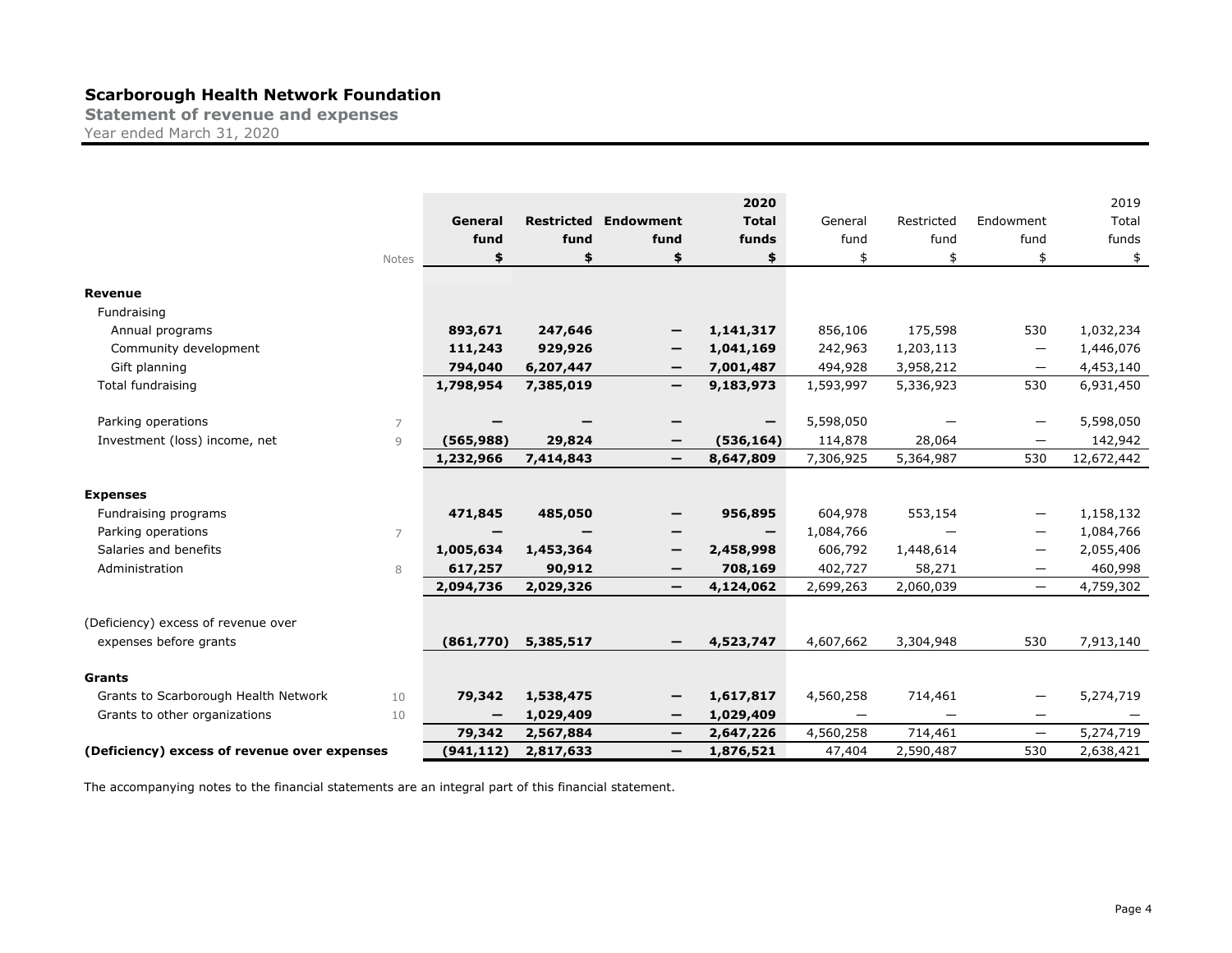**Statement of changes in fund balances** Year ended March 31, 2020

|                                                                                                         | <b>Notes</b> | General<br>fund                    | Restricted<br>fund                   | <b>Endowment</b><br>fund                   | 2020<br><b>Total</b><br>funds | General<br>fund     | Restricted<br>fund     | Endowment<br>fund | 2019<br>Total<br>funds |
|---------------------------------------------------------------------------------------------------------|--------------|------------------------------------|--------------------------------------|--------------------------------------------|-------------------------------|---------------------|------------------------|-------------------|------------------------|
| Fund balances, beginning of year<br>(Deficiency) excess of revenue over expenses<br>Interfund transfers | 11           | 1,542,578<br>(941, 112)<br>480,159 | 6,857,931<br>2,817,633<br>(480, 159) | 1,100,530<br>$\overline{\phantom{m}}$<br>– | 9,501,039<br>1,876,521        | 1,495,174<br>47,404 | 4,267,444<br>2,590,487 | 1,100,000<br>530  | 6,862,618<br>2,638,421 |
| Fund balances, end of year                                                                              |              | 1,081,625                          | 9,195,405                            | 1,100,530                                  | 11,377,560                    | 1,542,578           | 6,857,931              | 1,100,530         | 9,501,039              |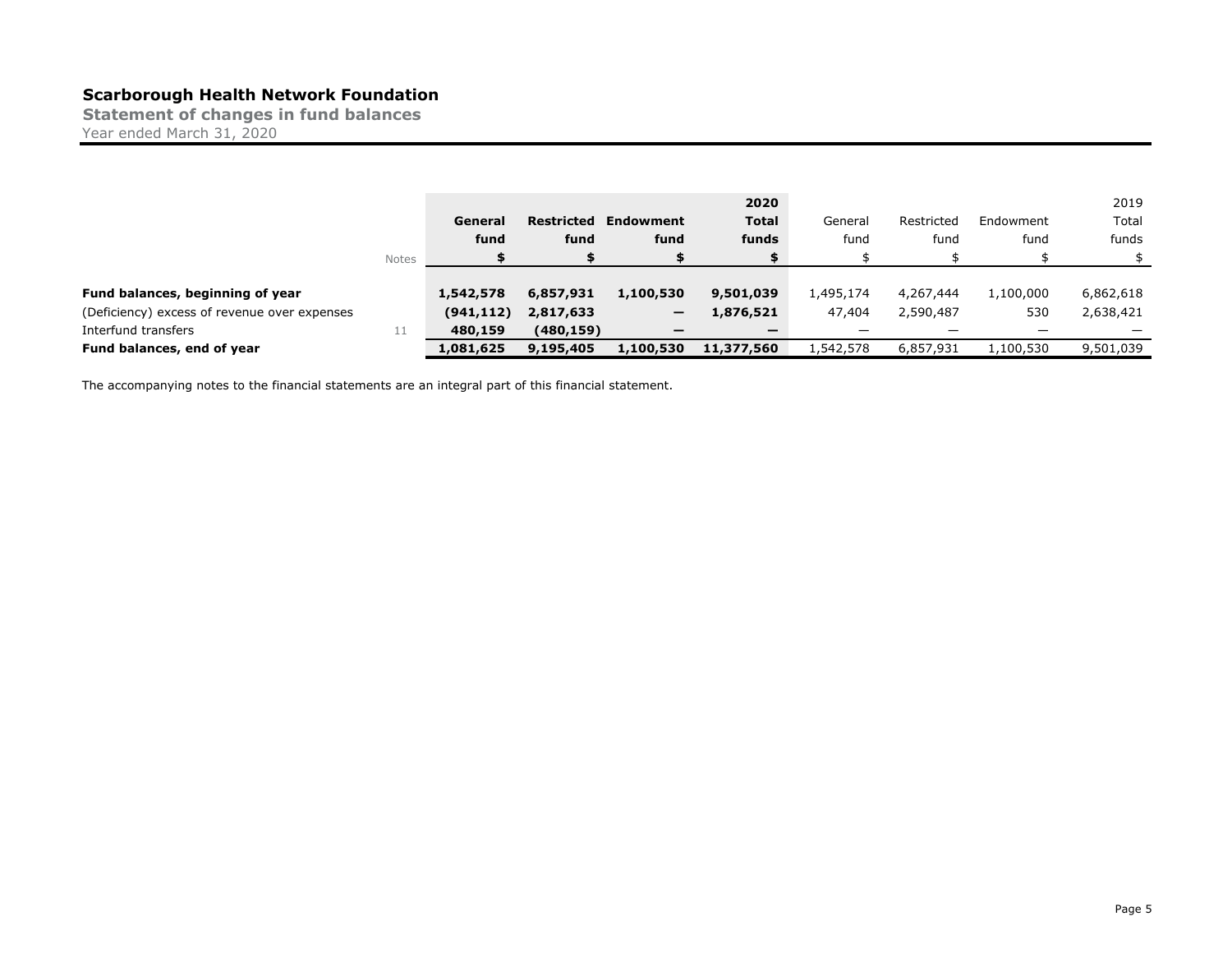**Statement of cash flows** Year ended March 31, 2020

|                                                                          | 2020<br>S  | 2019<br>\$         |
|--------------------------------------------------------------------------|------------|--------------------|
|                                                                          |            |                    |
| <b>Operating activities</b>                                              |            |                    |
| Excess of revenue over expenses<br>Add/(deduct) items not affecting cash | 1,876,521  | 2,638,421          |
| Amortization of capital assets                                           | 38,778     | 34,151             |
| Change in market value of investments                                    | 487,958    | (27, 770)          |
| Loss (gain) on disposal of investments                                   | 10,375     | (115, 171)         |
| Decrease in value of charitable remainder trust                          | 255,941    | 45,144             |
|                                                                          | 2,669,573  | 2,574,775          |
|                                                                          |            |                    |
| Changes in non-cash working capital items                                |            |                    |
| Due from Scarborough Health Network                                      | 745,482    | (75, 037)          |
| Accounts receivable                                                      | (45, 193)  | (3, 139)           |
| Prepaid expenses                                                         | (32, 281)  | 1,787              |
| Due to Scarborough Health Network                                        | (659, 975) | 31,542             |
| Accounts payable and accrued liabilities                                 | 59,289     | 23,263             |
| Deferred revenue                                                         | 41,855     | (19,032)           |
|                                                                          | 2,778,750  | 2,534,159          |
| <b>Investing activities</b>                                              |            |                    |
| Net purchase of capital assets                                           | (78, 452)  | (22, 862)          |
| Net purchase of investments                                              | (31, 318)  | (2, 433, 105)      |
|                                                                          | (109, 770) | <u>(2,455,967)</u> |
|                                                                          |            |                    |
| Net increase in cash                                                     | 2,668,980  | 78,192             |
| Cash, beginning of year                                                  | 888,956    | 810,764            |
| Cash, end of year                                                        | 3,557,936  | 888,956            |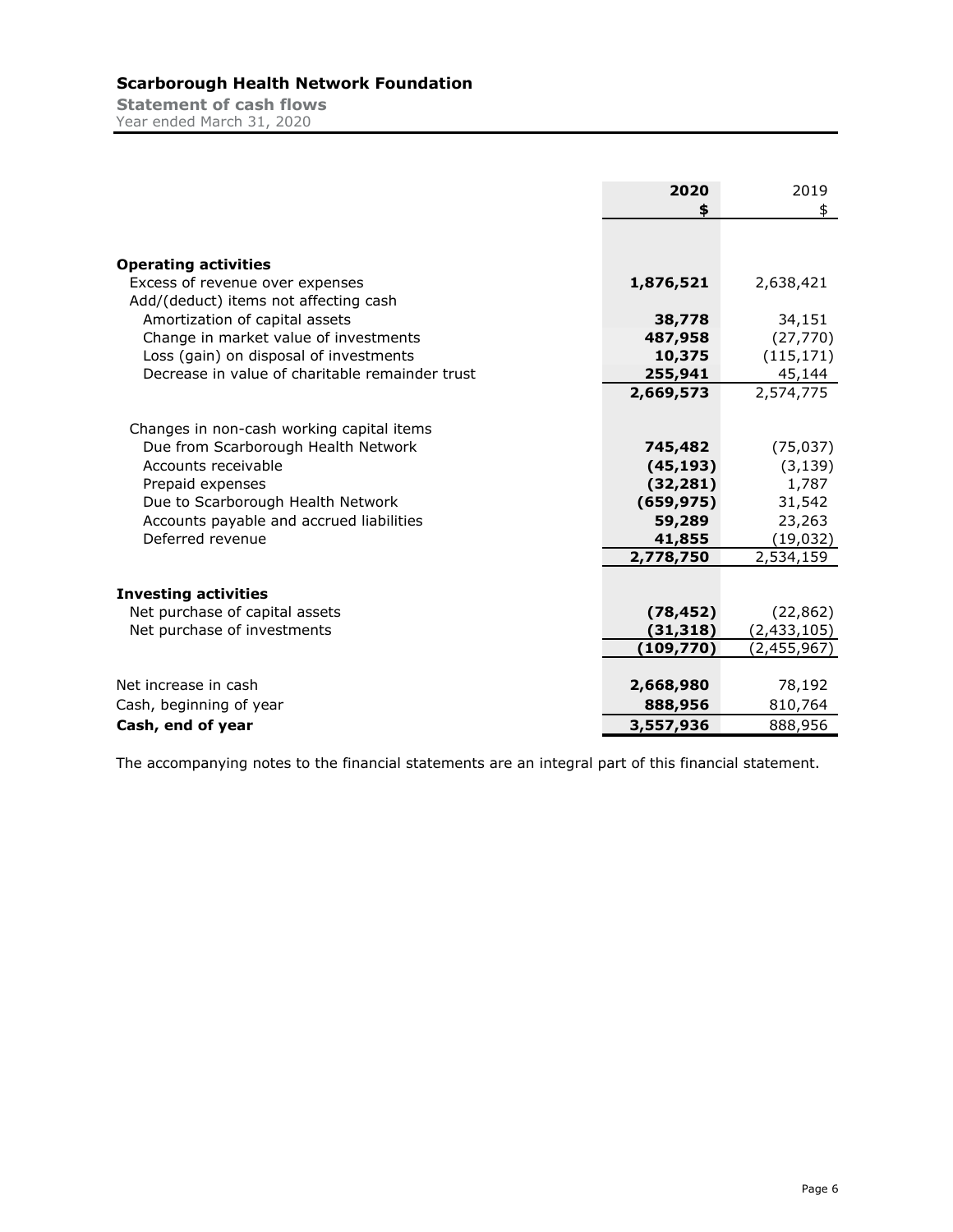## **1. Description of the organization**

Scarborough Health Network Foundation (the "Foundation") was incorporated under the Corporations Act of Ontario on December 21, 1977.

While the Foundation is a separate legal entity from Scarborough Health Network (the "Hospital"), the Foundation raises additional financial resources for the Hospital and enhances the profile of the Hospital in the community. These objectives are accomplished through a number of fundraising initiatives planned, implemented, and managed by the Foundation.

The Foundation is a public foundation registered under the Income Tax Act (the "Act") and, as such, is not subject to income taxes and is able to issue donation receipts for income tax purposes. In order to maintain its status as a public foundation registered under the Act, the Foundation must meet certain requirements within the Act. In the opinion of management, these requirements have been met.

## **2. Significant accounting policies**

The accompanying financial statements have been prepared in accordance with Canadian accounting standards for not-for-profit organizations ("ASNPOs"). The significant accounting policies are summarized below:

#### *Revenue recognition*

Income from donations is recorded when received. Donor restricted contributions are recognized as revenue of the Restricted Fund. Unrestricted contributions are recognized as revenue of the General Fund. Funds received in advance relating to future Foundation events are accounted for as deferred revenue until the period in which the related events take place.

Unrestricted investment income earned on Restricted Fund and General Fund resources is recognized as revenue of the General Fund. Restricted investment income earned on Endowment Fund resources is recognized as revenue of the Restricted Fund.

Unrealized gains and losses incurred on the investments are recognized in the Statement of revenue and expenses as part of investment income.

Other contributions, including gifts in kind, contributions, and bequests are recognized as revenue when received. Charitable trust remainders are recognized as revenue when the amount to be received can be reasonably estimated, and collection is ultimately assured.

#### *Volunteers' contributed services*

Volunteers contribute time to assist the Foundation in carrying out its activities. Due to the difficulty in determining their fair value, volunteers' contributed services are not recognized in the financial statements.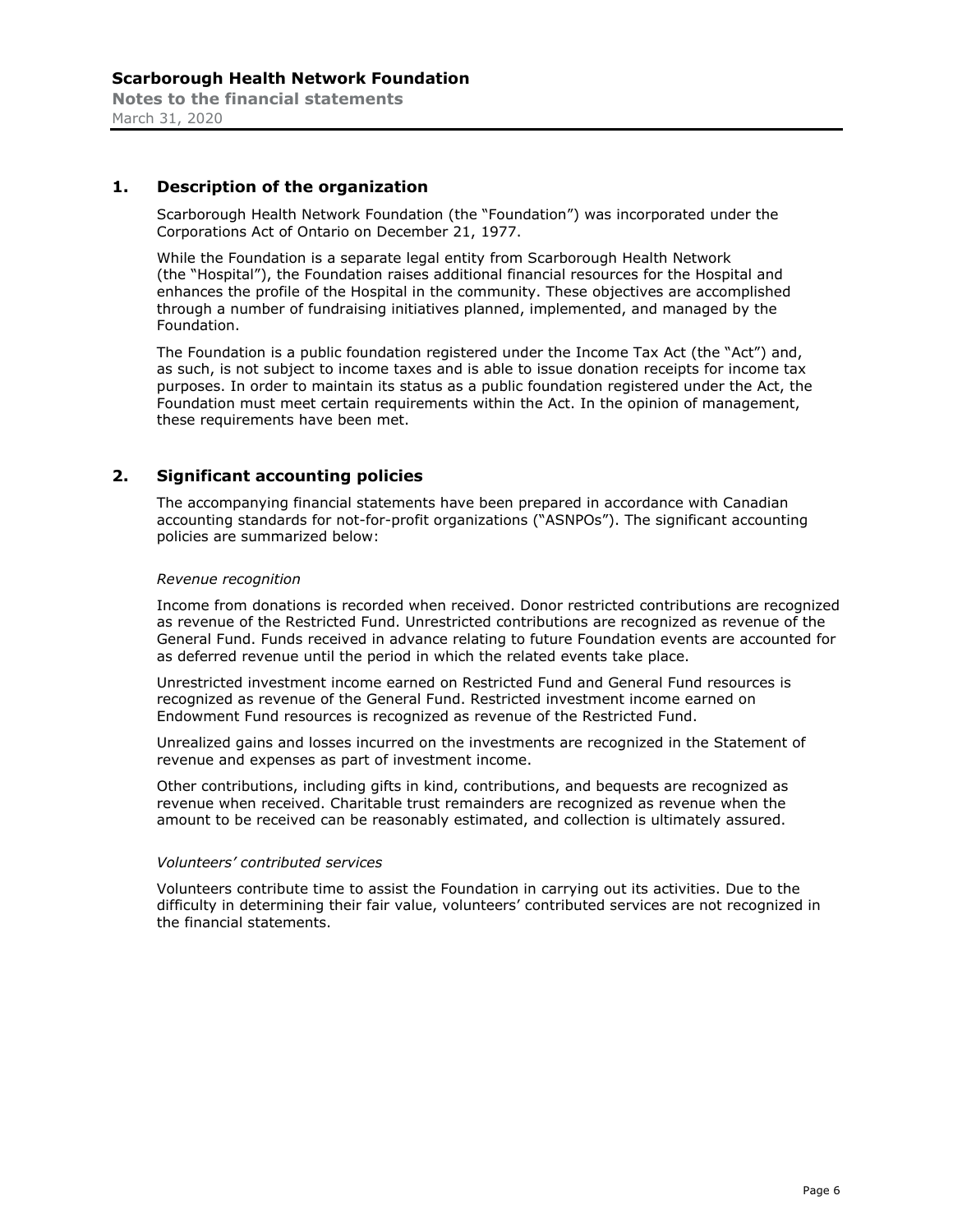# **2. Significant accounting policies (continued)**

#### *Capital assets*

Capital assets are recorded at cost and are amortized on a straight-line basis over their estimated useful lives as follows:

| Furniture and fixtures         | 5 years |
|--------------------------------|---------|
| Leasehold improvements         | 5 years |
| Donor wall                     | 5 years |
| Computer software and hardware | 2 years |

#### *Fund accounting*

The financial statements have been prepared using fund accounting and they separately disclose the activities of the following funds maintained by the Foundation:

- General Fund reflecting the activities associated with the Foundation's day-to-day operations. The General Fund reports unrestricted resources available for immediate purposes.
- Restricted Fund includes those funds where resources are to be used for identified purposes as specified by the donor, as stipulated by the fundraising appeal, or as determined by the Board of Directors.
- Endowment Fund includes those funds where resources are to be maintained permanently as specified by the donors.

#### *Financial instruments*

The Foundation initially measures its financial assets and financial liabilities at fair value. The Foundation subsequently measures all its financial assets and financial liabilities at amortized cost, except for investments in equity instruments that are quoted in an active market and fixed income instruments, which are measured at fair value, and the charitable remainder trust receivable, which is measured based on a discounted cash flow analysis. Changes in fair value are recognized in the Statement of revenue and expenses.

Financial assets measured at amortized cost include cash, due from Scarborough Health Network, and accounts receivable.

Financial liabilities measured at amortized cost include due to Scarborough Health Network and accounts payable.

#### *Use of estimates*

The preparation of these financial statements in accordance with Canadian accounting standards for not-for-profit organizations requires management to make estimates and assumptions that affect the reported amounts of assets and liabilities and disclosure of contingent assets and liabilities at the date of the financial statements and the reported amounts of revenues and expenses during the year. The most significant items subject to management estimation are the fair value of investments (see Note 4), the charitable remainder trust receivable (see Note 5), and the useful lives of capital assets. Actual results may differ from those estimates.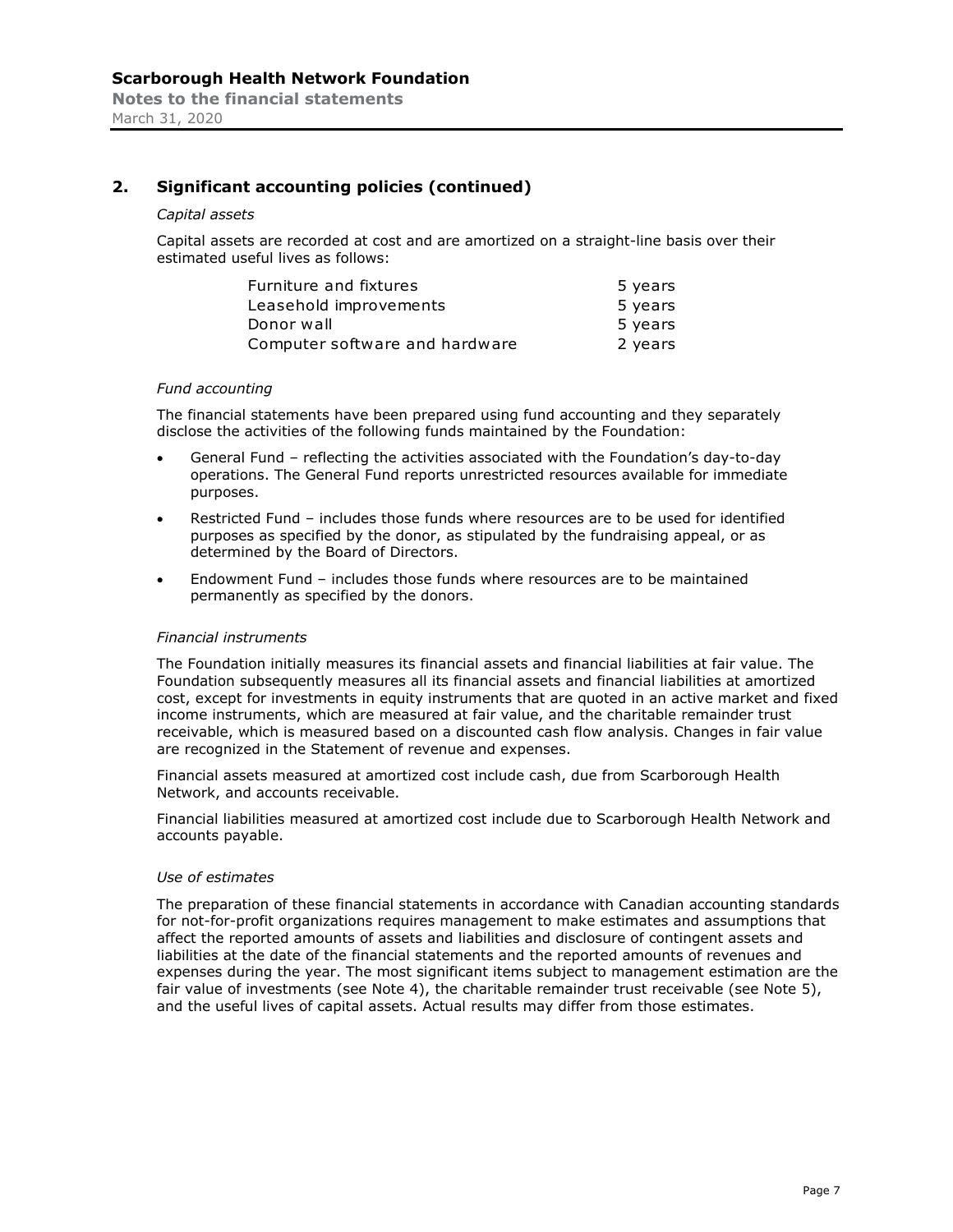**Notes to the financial statements**  March 31, 2020

# **3. Capital assets**

|                                                                | Cost                        | <b>Accumulated</b><br>amortization | 2020<br><b>Net book</b><br>value | 2019<br>Net book<br>value |
|----------------------------------------------------------------|-----------------------------|------------------------------------|----------------------------------|---------------------------|
| Furniture and fixtures<br>Leasehold improvements<br>Donor wall | 62,950<br>22,025<br>308,930 | 59,209<br>13,987<br>209,158        | 3,741<br>8,038<br>99,772         | 4,661<br>33,200           |
| Computer software and<br>hardware                              | 83,752<br>477,657           | 83,387<br>365,741                  | 365<br>111,916                   | 34,381<br>72,242          |

# **4. Investments**

The cost and fair value of the Foundation's investments at March 31 are as follows:

|              |             |           | 2020             |
|--------------|-------------|-----------|------------------|
|              |             | Fair      | <b>Effective</b> |
|              | <b>Cost</b> | value     | yield            |
|              | \$          | S         | $\frac{1}{2}$    |
|              |             |           |                  |
| Fixed Income | 5,148,828   | 5,114,195 | 2.63             |
| Equity       | 2,471,680   | 2,320,766 | 3.10             |
|              | 7,620,508   | 7,434,961 | 2.71             |
|              |             |           |                  |
|              |             |           | 2019             |
|              |             | Fair      | Effective        |
|              | Cost        | value     | yield            |
|              | \$          | \$        | $\%$             |
|              |             |           |                  |
| Fixed Income | 5,743,632   | 5,751,642 | 2.75             |
| Equity       | 1,855,933   | 2,150,334 | 2.05             |
|              | 7,599,565   | 7,901,976 | 2.54             |

# **5. Charitable remainder trust receivable**

During the years ended March 31, 2013 and March 31, 2017, the Foundation entered into trust agreements which the Foundation has classified as a Charitable remainder trust receivable. Capital of \$1,000,000 and \$200,000 respectively were transferred into the trusts with accrued interest to be paid to the grantors and the residual capital to be paid to the Foundation upon the death of the grantors. The receivable has been measured based on a discounted cash flow analysis, using a risk-free 10-year discount rate based on estimated remaining lives of the grantors.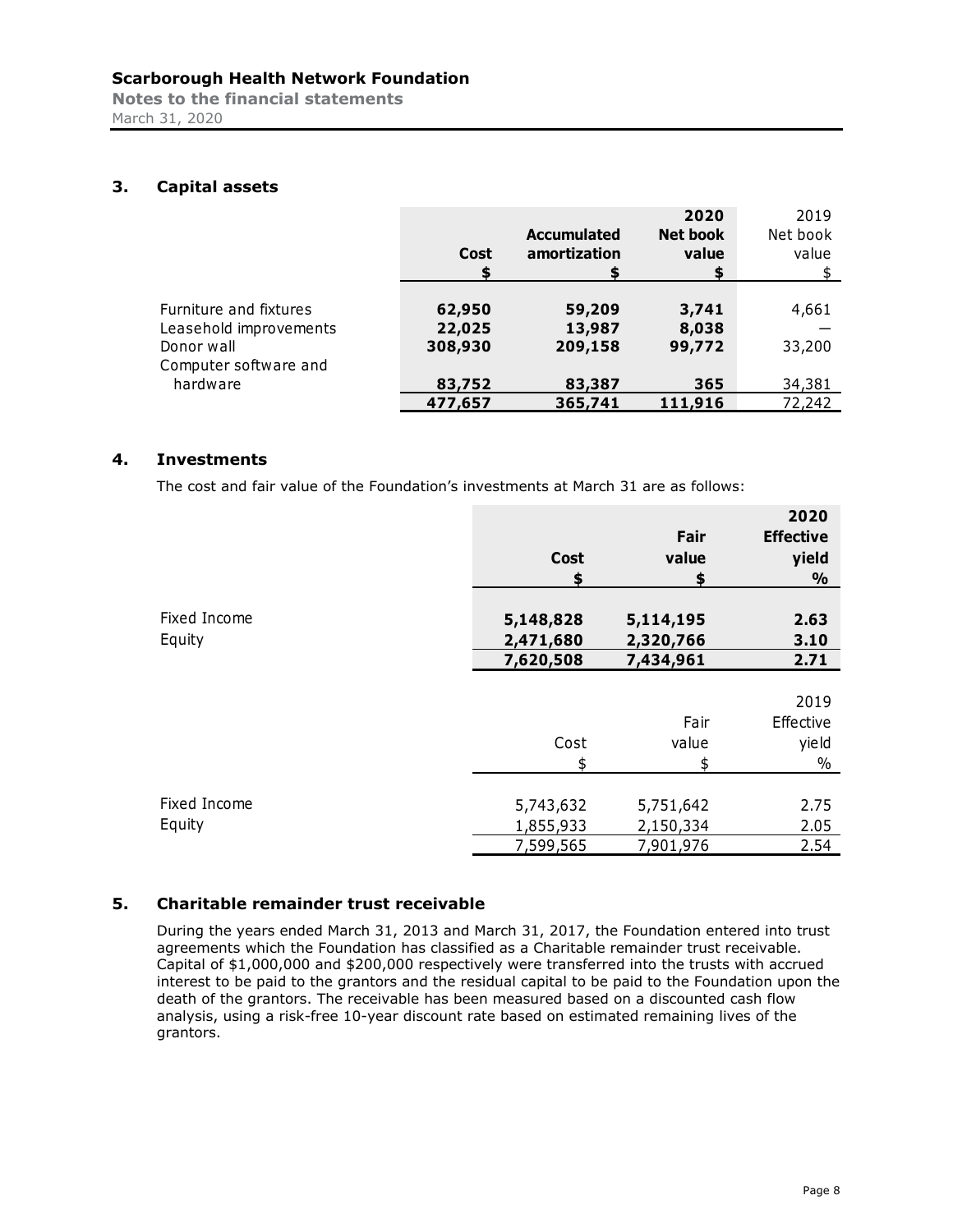#### **6. Pension**

Substantially all employees are eligible to be members of the Healthcare of Ontario Pension Plan which is a multi-employer defined benefit pension plan. Plan members will receive benefits based on the length of service and on the average of annualized earnings during the five consecutive years prior to retirement, termination, or death that provide the highest earnings.

The most recent actuarial valuation of the plan as at December 31, 2019 indicates the plan is 119% funded (December 31, 2018 – 121%). During the year, the Foundation contributed \$164,014 (2019 – \$148,031) to the plan on behalf of employees.

# **7. Related party transactions**

The Foundation and the Hospital are separate legal entities. The Foundation provides financial support to the Hospital to meet its goals and objectives.

The Hospital pays certain expenses on behalf of the Foundation and is reimbursed by the Foundation. The amount due to the Hospital is due on demand and is non-interest bearing. All other related party transactions are disclosed in these financial statements.

The Foundation previously leased the parking operations from the Hospital under an agreement that was terminated effective March 31, 2019.

As at March 31, the Foundation held the following balances relating to parking operations:

|                                                                                                     | 2020 | 2019    |
|-----------------------------------------------------------------------------------------------------|------|---------|
| Due from Scarborough Health Network - parking revenue<br>Due to Scarborough Health Network - grants |      | 745.482 |
| relating to parking revenue                                                                         |      | 578.701 |

With the termination of the agreement, the Foundation no longer earns parking revenue or carries assets or liabilities related to the parking operations.

The Foundation's investments are managed by Cidel Asset Management Inc. which is partially owned by a member of the Foundation's Board of Directors. All transactions incurred are in the normal course of operations.

#### **8. Administration expenses**

Administration expenses include the following:

|                                | 2020    | 2019    |
|--------------------------------|---------|---------|
|                                | \$      |         |
|                                |         |         |
| Amortization                   | 38,778  | 34,151  |
| Technology, general and office | 211,769 | 231,425 |
| Occupancy                      | 86,887  | 97,118  |
| Professional and consulting    | 183,992 | 47,410  |
| Stewardship                    | 165,742 | 34,877  |
| Other                          | 21,001  | 16,017  |
|                                | 708,169 | 460,998 |
|                                |         |         |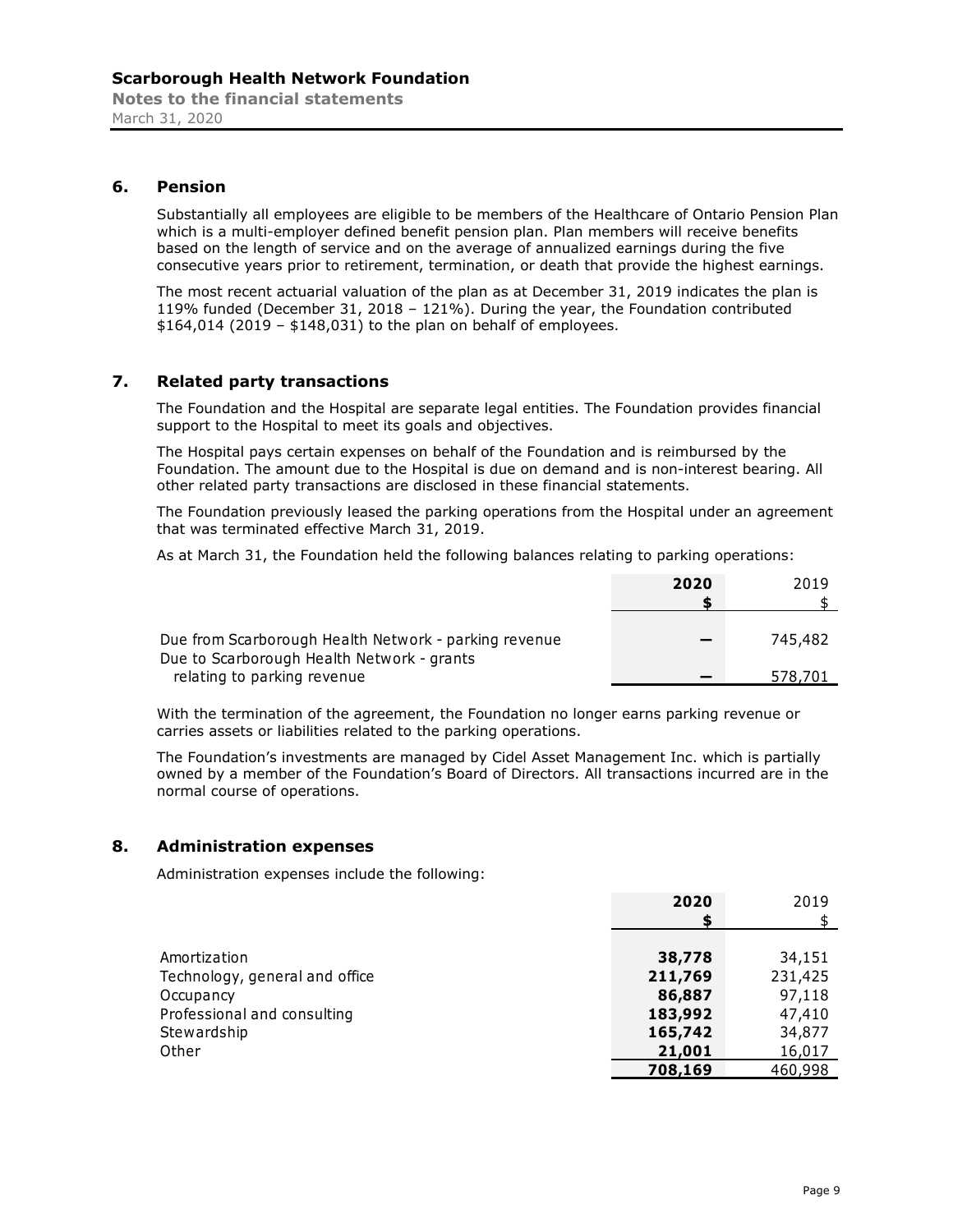# **9. Investment (loss) income, net**

Investment (loss) income, net, consists of the following:

|                                                 | 2020       | 2019      |
|-------------------------------------------------|------------|-----------|
|                                                 |            |           |
|                                                 |            |           |
| Dividends, interest, and realized gains         | 243,095    | 174,644   |
| Change in market value of investments           | (487, 958) | 27,770    |
| Decrease in value of charitable remainder trust | (255, 941) | (45, 144) |
| Management fees                                 | (35, 360)  | (14, 328) |
|                                                 | (536,164)  | 142,942   |

# **10. Grants**

The following grant disbursements were made:

|                                                               | 2020      | 2019      |
|---------------------------------------------------------------|-----------|-----------|
| Grants to Scarborough Health Network - related to parking     | 1,617,817 | 4,513,284 |
| Grants to Scarborough Health Network - related to fundraising | 1,029,409 | 761,435   |
| Grants to other organizations                                 | 2,647,226 | 5,274,719 |

Disbursements to Scarborough Health Network provide support for capital projects, equipment, and special programs and services.

Grants to other organizations were made to registered Canadian charities at the request of Scarborough Health Network.

# **11. Interfund transfers**

Transfers between the Restricted fund and the General Fund may be made as approved by the Board of Directors. During the year, \$480,159 (2019 – nil) was transferred to the General fund from the Restricted Fund.

# **12. Letter of credit**

The Foundation issues letters of credit with respect to charitable gaming activities. As of March 31, 2020, there are available letters of credit of  $$24,000$  (2019 –  $$186,500$ ) and no amounts have been applied against these letters of credit as of March 31, 2020 and March 31, 2019.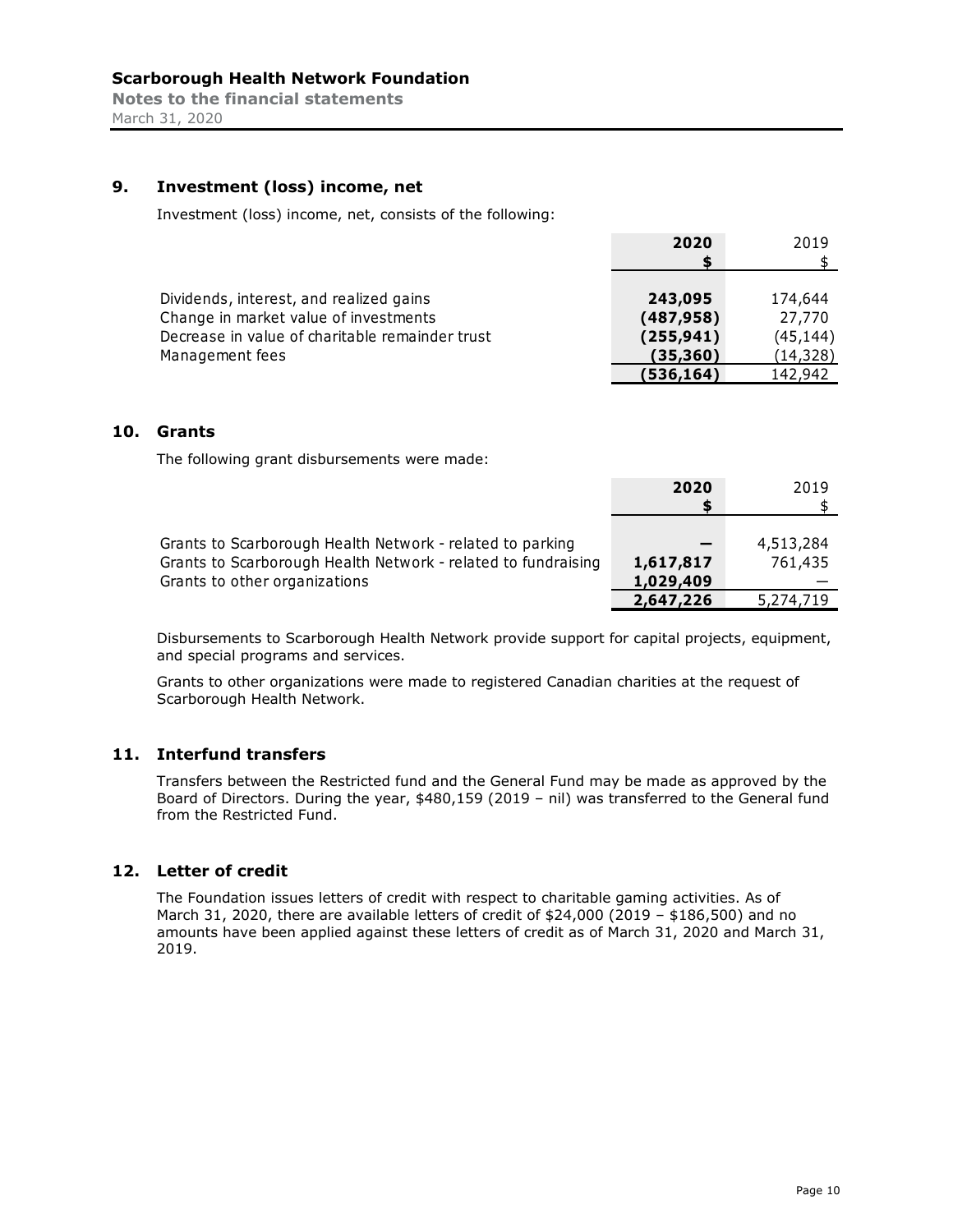#### **13. Guarantees**

In the normal course of business, the Foundation enters into agreements that meet the definition of a guarantee. The Foundation's primary guarantees are as follows:

The Foundation has provided indemnities under lease agreements for the use of various operating facilities. Under the terms of these agreements, the Foundation agrees to indemnify the counterparties for various items including, but not limited to, all liabilities, loss, suits, and damages arising during, on or after the term of the agreement.

Indemnity has been provided to all directors and officers of the Foundation for various items including, but not limited to, all costs to settle suits or actions due to association with the Foundation, subject to certain restrictions. The Foundation has purchased directors' and officers' liability insurance to mitigate the cost of any potential future suits or actions. The term of the indemnification is not explicitly defined, but is limited to the period over which the indemnification party served as a director or officer of the Foundation.

In the normal course of business, the Foundation has entered into agreements that include indemnities in favour of third parties, such as purchase and sale agreements, confidentiality agreements, engagement letters with advisors and consultants, outsourcing agreements, leasing contracts, information technology agreements and service agreements. These indemnification agreements may require the Foundation to compensate counterparties for losses incurred by the counterparties as a result of breaches in representation and regulations or a result of litigation claims or statutory sanctions that may be suffered by the counterparty as a consequence of the transaction.

The nature of these indemnification agreements prevents the Foundation from making a reasonable estimate of the maximum exposure due to the difficulties in assessing the amount of liability, which stems from the unpredictability of future events and the unlimited coverage offered to counterparties. Historically, the Foundation has not made any payments under such or similar indemnification agreements and, therefore, no amount has been accrued in the statement of financial position with respect to these agreements.

# **14. Financial instruments**

The Foundation, through its exposure to financial assets and liabilities has exposure to the following risks from its use of financial instruments interest rate risk, credit risk and market risk.

#### *Market risk*

Market risk arises from the possibility that changes in equity prices will affect the value of investments held by the Foundation. The Foundation endeavors to mitigate this risk by adopting an investment policy which provides appropriate portfolio diversification.

#### *Credit risk*

The Foundation's principal financial asset that is subject to credit risk is accounts receivable. The carrying amounts of financial assets on the balance sheet represents the Foundation's maximum credit exposure at the financial statement date. The amounts disclosed in the statement of financial position are net of allowance for doubtful accounts.

#### *Interest rate risk*

Interest rate risk arises from the possibility that changes in interest rates will affect the value of fixed income securities held by the Foundation. The interest bearing investments held by the Foundation have a limited exposure to interest rate risk due to their short-term maturity. The fixed income investments held in the Foundation's portfolio have fixed interest and are subject to interest rate risk.